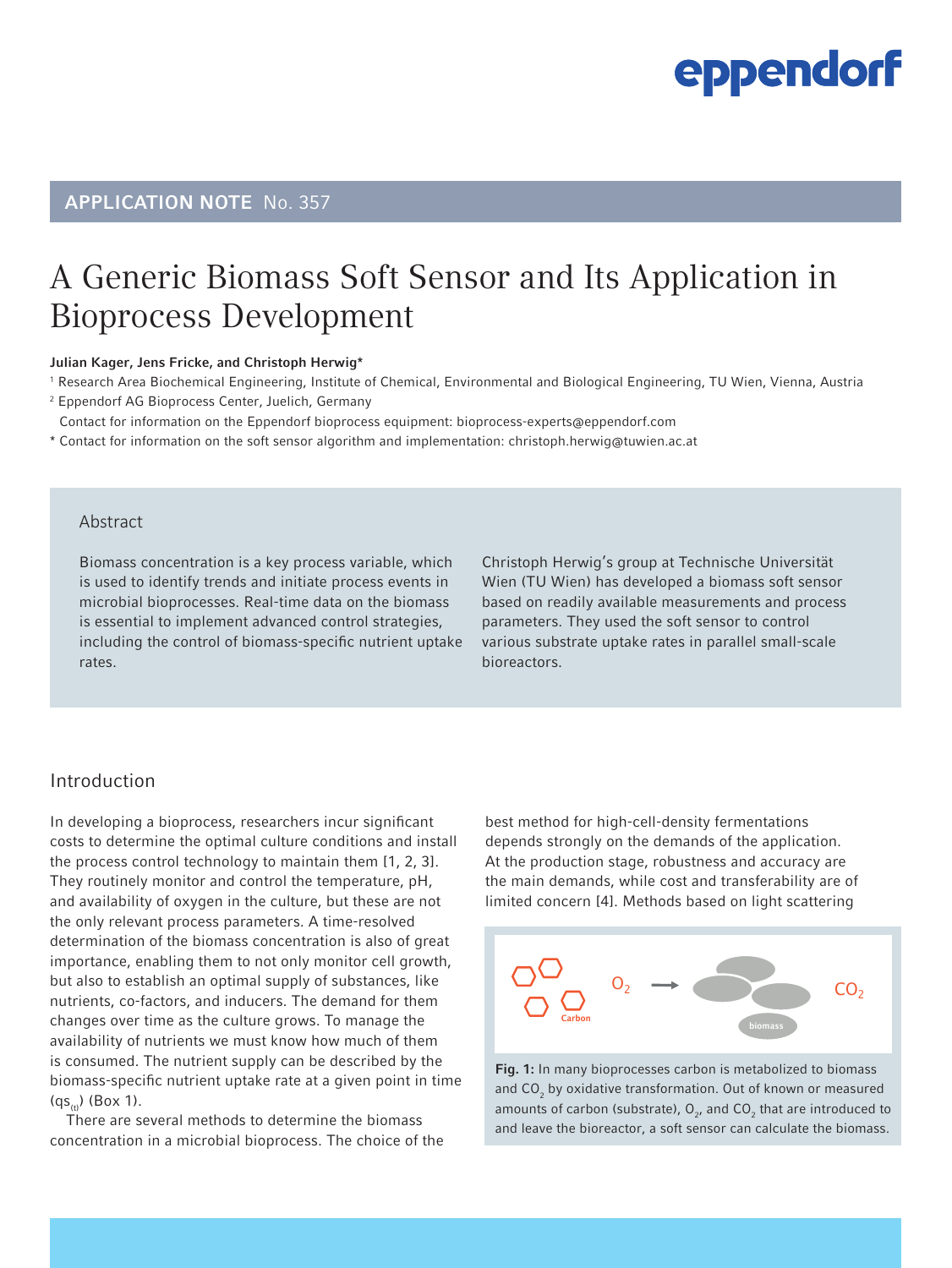and transmittance, like optical density measurement, are widely used. They are inexpensive and easy to implement, but their application range is limited to certain biomass concentrations.

Researchers at TU Wien developed a biomass soft sensor as an alternative method for biomass determination. The term soft sensor combines the words software and sensor. The idea behind it is to use easy-to-determine parameters to calculate variables that are more difficult to obtain by direct measurement. The soft sensor delivers readings like a conventional hardware sensor, but uses a mathematical model to determine the sensor signal based on other measurements [5].

The soft sensor for biomass determination described here uses mass balancing. It is based on the hypothesis that in a bioprocess carbon is metabolized to biomass and CO $_{_2}$  by oxidative transformation. This applies to the most industrially used bacterial, mammalian, and yeast cell lines. From the amount of carbon that goes into the bioreactor (quantified, for example, by measuring the amount of substrate that is fed in) and leaves the bioreactor (quantified, for example, by measuring the CO $_{\textrm{\tiny{2}}}$  concentration in the exhaust), we can estimate the biomass concentration (Fig. 1). Feeds and outflows of the bioreactor are quantified using standard online measurements, and the software calculates the biomass based on a data model.

This application note describes the successful implementation of such a biomass soft sensor in an Eppendorf DASbox® Mini Bioreactor System using the DASware® control software. The biomass estimate was

Material and Methods

The project comprised two steps. First, the researchers implemented the soft sensor. Then they used it to set up control loops to control the biomass-specific uptake rates of different substrates in *E. coli* high-density fermentation processes (Fig. 3). For example, they show results on the simultaneous control of the biomass-specific uptake rates of glucose and lactose.

#### Soft sensor implementation

#### Setup of data model

As the first step of the soft sensor implementation the

used to evaluate and control the biomass-specific substrate uptake rates of different nutrients in high-density *E. coli*  fermentations. The combination of the biomass soft sensor with an optical density sensor enables full automation of the multi-bioreactor system for bacterial processes.

#### *Box 1: Biomass-specific nutrient uptake rate qs*

*A way to describe the substrate consumption of organisms is to calculate the biomass-specific nutrient uptake rate at a given time point (qs(t)). It indicates how many grams of substrate are consumed per gram of biomass per hour. The amount of substrate consumed by the culture equals the amount of substrate fed in, as long as the nutrients are limited and thus are completely taken up by the culture. The nutrient supply, and thus the biomass specific substrate uptake rate, can be controlled with the feed pump rate*  [9]. To calculate qs<sub>*in</sub>* the biomass concentration must be</sub> *measured.*

$$
qs_{_{(t)}} = \frac{F_{_{(t)}} C_s}{x_{_{(t)}} V_{_{(t)}}} \qquad [g/(g^*h)]
$$

- qs<sub>(t)</sub>: Biomass specific substrate uptake rate [g/g] at time point (t)  $F_{\text{eq}}$ : Feed flow rate [L/h] at time (t)
- Feed flow rate  $[L/h]$  at time (t)
- $C_s$ : Substrate concentration in feed [g/L]
- $x_{tn}$ : Cell dry weight concentration [g/L] at time (t)
- Bioreactor volume [L] at time (t)



Fig. 2: Stoichiometric matrix of the considered system where E is the stoichiometric matrix, X contains the reaction rates and ε the residuals which in a perfect system are 0. Both the material balances of carbon (C balance) and free electrons (DoR balance) can be used to determine missing reaction rates, such as the biomass formation rate  $r_{x}$ .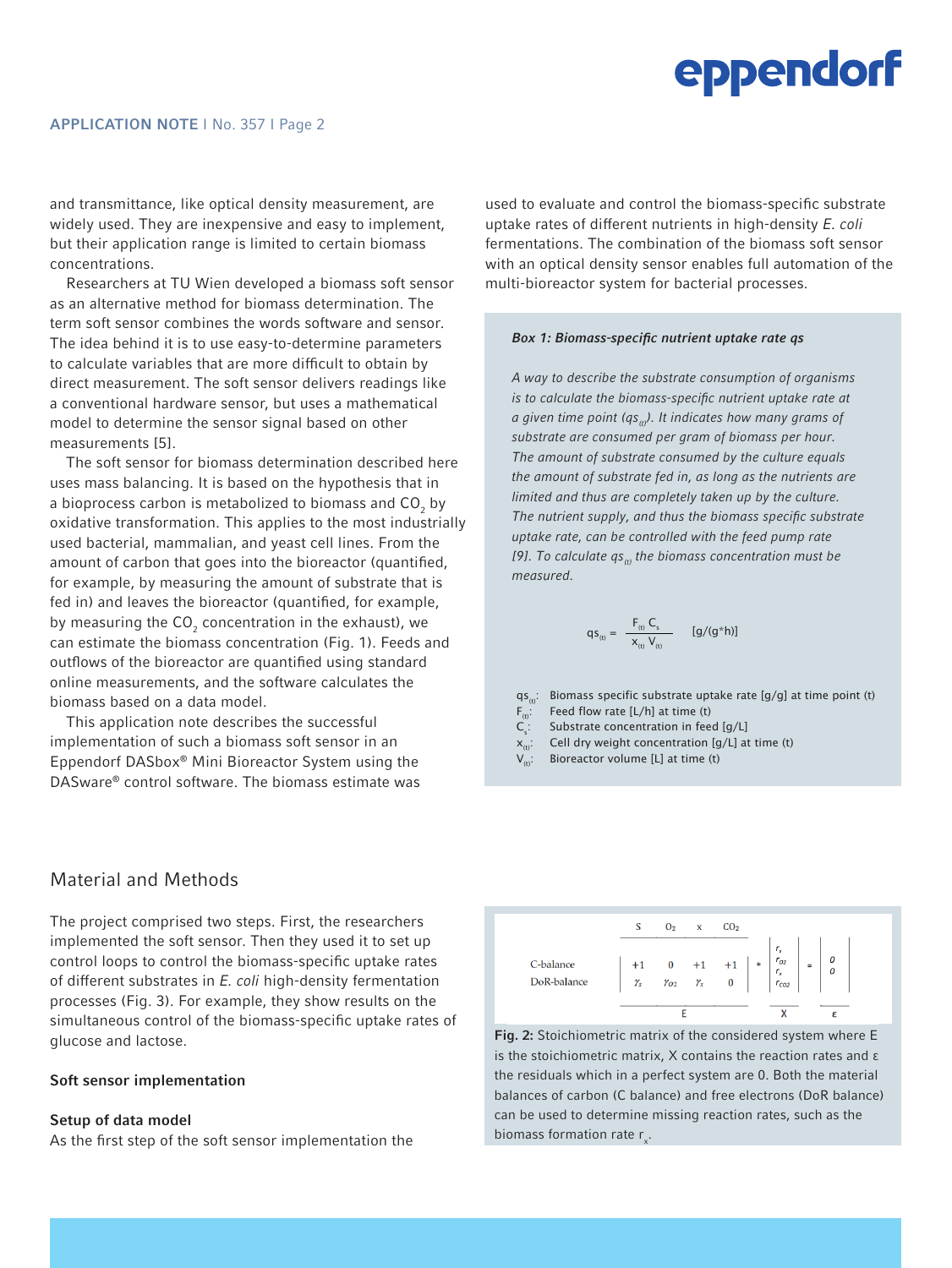#### APPLICATION NOTE I No. 357 I Page 3



Fig. 3: Process monitoring and control loop for control of the biomass-specific nutrient uptake rate.

A: Rate estimation: The amounts of carbon (substrate),  $O_{2}$ , and  $CO_{2}$  that are introduced to and leave the bioreactor are known or measured. From these data the substrate uptake rate, carbon evolution rate an oxygen uptake rate are calculated. **B:** Using these rates the soft sensor estimates the biomass and the biomassspecific nutrient uptake rate qs. C: The setpoint for qs is entered in the DASware control software. Using the biomass estimate the required amount of feed solution to maintain qs at the setpoint is pumped into the bioreactor.

researchers set up a data model that describes the oxidative transformation of carbon to biomass and CO $_2^{\vphantom{\dagger}}$  . The mass balance system is depicted in Figure 2. One can solve the material balances of carbon and free electrons (C balance and DoR balance). The rates of substrate uptake, carbon evolution, oxygen uptake, and biomass formation have to be estimated [6]. Table 1 summarizes the measurements and constants which are used to do so. The substrate uptake rate is determined from the pump flow rate. The rates of carbon

evolution and oxygen uptake are calculated from exhaust composition and mass flow.

The additional system redundancy allows for system reconciliation. The residuals ε are assigned to the rates according to their measurement error. A statistical test (h-value) evaluates the system integrity, which applies if the residuals can be explained solely by measurement errors [7].

In this application, the researchers designed the soft sensor to work in strictly C-source-limited fed-batches or

Table 1: Needed measurements and constants for rate estimation. \*error propagation [8]. sL: Standard liter

| Rate                  | <b>Description</b>             | Measurement                                                                       | Constant parameter                            | <b>Assumed error</b> |
|-----------------------|--------------------------------|-----------------------------------------------------------------------------------|-----------------------------------------------|----------------------|
| $r_{\rm c}$ [C-mol/h] | Substrate uptake rate          | Pump flow rate [L/h]                                                              | C-concentration<br>[C-mol/L]                  | $2 \frac{0}{0}$      |
| $r_{co2}$ [mol/h]     | Carbon evolution rate<br>(CER) | $CO2$ and $O2$<br>concentrations (off gas<br>analyzer [%] and mass<br>flow [sL/h] | In-gas composition,<br>evaporation            | $3\frac{0}{0}$       |
| $r_{o_2}$ [mol/h]     | Oxygen uptake rate<br>(OUR)    |                                                                                   |                                               | $3\frac{0}{0}$       |
| $r_{\nu}$ [C-mol/h]   | Biomass formation rate         | Calculated by soft<br>sensor                                                      | Elemental composition<br>of biomass [q/C-mol] | $\approx 10^{9}$     |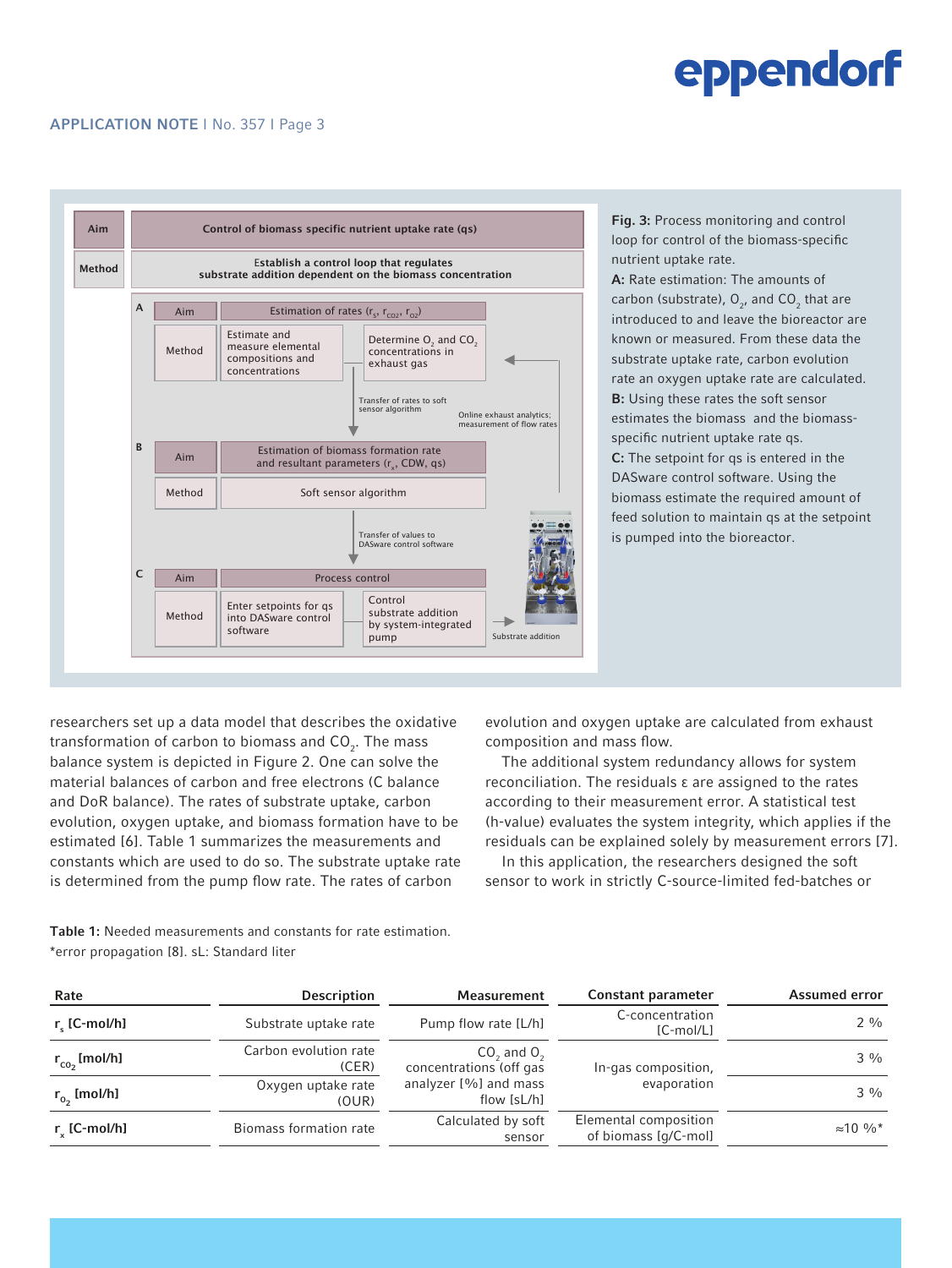

continuous cultures where the product and possible byproducts can be neglected.

#### Creation and integration of soft sensor algorithm

Once they had established the data model, the researchers created the soft sensor algorithm in MATLAB®. They incorporated it into the DASware control software through a Visual Basic control script that accesses the function. The results are stored, and can be visualized directly, within the DASware control software (Fig. 4) without the need for further customization or the establishment of OPC connections. Additional features like automated phase transition from batch to fed batch and induction as well as control options were included.

Figure 3 summarizes how the the soft sensor is integrated into the bioprocessing environment.

#### Soft sensor calibration

The bioprocesses were run in two phases. In the initial batch phase the cultures grew to a cell dry weight (CDW) of up to 10 g/L. During this phase, the biomass concentration can be measured accurately with optical density sensors. At the end of the batch phase, the actual biomass concentration measured with the OD sensor was used to start the soft sensor.

#### High-density fermentation

#### Culture conditions

The researchers conducted the fermentations in a DASbox®

Mini Bioreactor System (Eppendorf AG, Germany) equipped with glass vessels or BioBLU® 0.3f Single-Use Vessels. Both vessel types have a maximum working volume of 250 mL.

They used a recombinant *E. coli* strain, which bears a green fluorescent protein (GFP) gene under the control of the LAC promoter. The bacteria were cultivated in a chemically defined medium with a limited amount of C-source (10 g/L glucose).

After C-source depletion, glucose and inductor (lactose) were fed to the culture with a DASGIP® MP8 multi pump module (Eppendorf AG, Germany).

The pH was maintained at 7.2 by  $\mathsf{NH}_3$  addition, which served as an additional N-source. Air saturation was kept over 30 % by increasing the stirrer speed and oxygen concentration in the inflow air, which was supplied with 2 VVM through an L-sparger. The five M18 ports were occupied by pH, DO, and OD sensors (Eppendorf DASGIP OD4 Module, 880 nm), gas inlet and gas outlet. Three dip tubes were used for feed, base addition, and offline sampling.

The exhausted gas was analyzed by a DASGIP GA4 gas sensor module (Eppendorf AG, Germany) with a ZrO<sub>2</sub> sensor for  ${\sf O}_2$  and infrared  ${\sf CO}_2$  sensor technology.

#### Offline measurements

To determine the cell dry weight (CDW) the researchers centrifuged 2 mL of culture broth (4,500 x g, 4°C, 10 min), washed the cell pellet with a 0.1 % NaCl solution, and subsequently dried it at 105°C for 48 h.

Cell-free samples of the cultivation broth were analyzed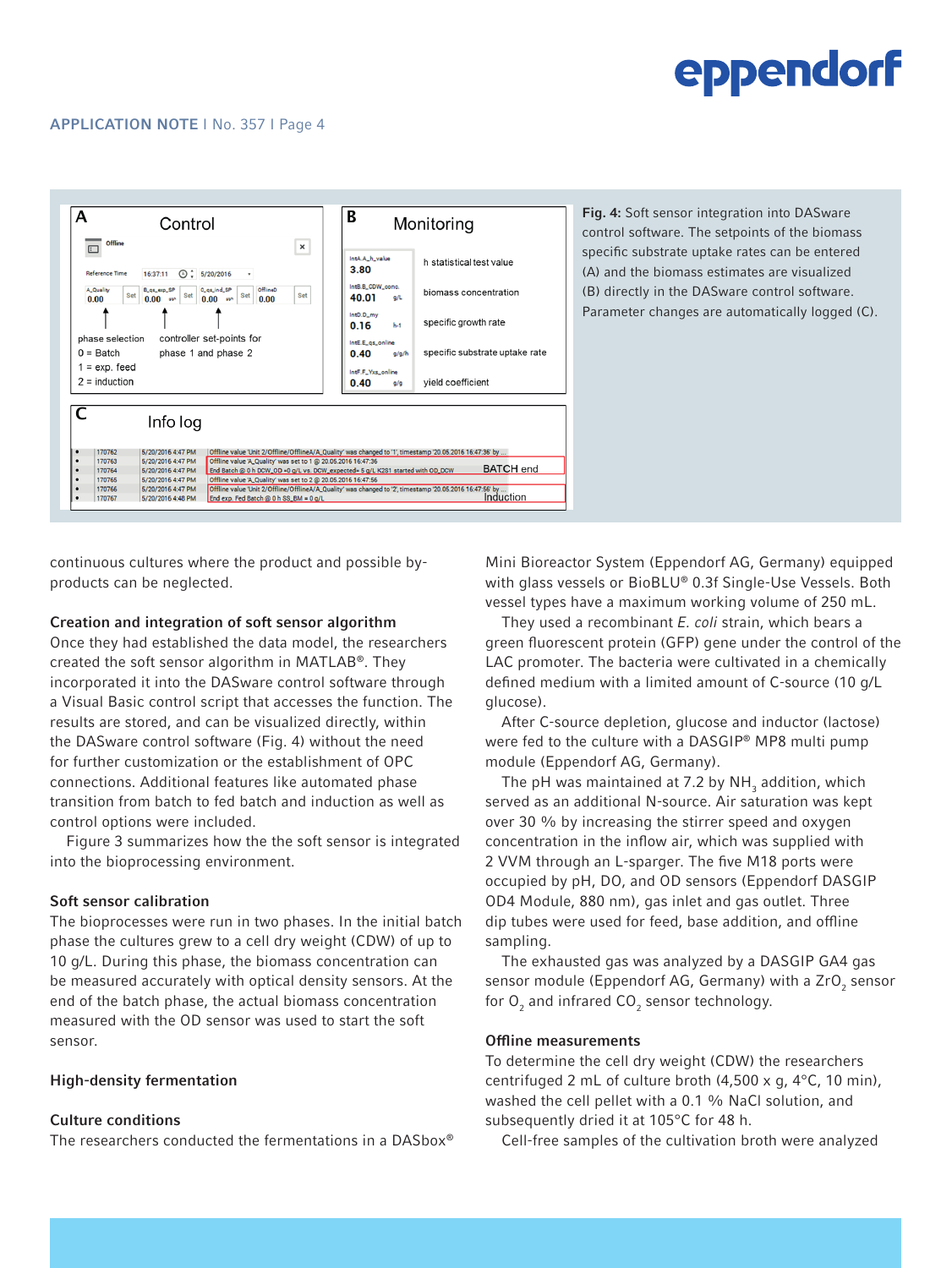#### APPLICATION NOTE I No. 357 I Page 5

for concentrations of substrates and metabolites using HPLC (Agilent Technologies, USA) with a SUPELCOGEL™ C-610 H ion exchange column (Sigma-Aldrich, USA) and a refractiveindex detector (Agilent Technologies, USA). The mobile phase was 0.1 %  $H_3PO_4$  with a constant flow rate of 0.5 mL/ min, and the system was run isocratically at 30°C.

### Results

To demonstrate the functionality of the system, the researchers carried out experiments with a recombinant *E. coli* strain bearing a GFP gene under the control of the LAC promoter. They aimed to simultaneously control the availability of lactose and glucose, to equilibrate the bacterial growth, energy maintenance, and productivity.

Lactose was used instead of IPTG to induce the GFP hosting LAC operon. Lactose is metabolized by the host strain, so for continuous protein production it must be continuously added to the culture.

The researchers tested different glucose-to-lactose ratios in four parallel fermentations. Each fermentation run used the same setpoint for the glucose uptake rate  $qs_{\text{Glu}}$  but varied the lactose uptake rate  $qs<sub>l</sub>$ <sub>ac</sub>. To control qs, the biomass concentration was estimated online using the soft sensor. Based on this data, the pump flow rate was automatically adjusted to control the supply of a mixed feed containing lactose and glucose.



Fig. 5: Biomass concentration estimates. Crosses: Biomass concentration (cell dry weight, CDW) deriving from offline measurements. Blue line: OD correlation. Orange line: Results from soft sensor. NRMSE: Normalized root mean square error

Figure 5 shows optical density and the soft sensor-based biomass concentration estimates of one fermentation. The biomass concentration deriving from offline measurements (black crosses), OD correlation (blue line) and soft sensor (orange line) are depicted.

The data derived from the biomass soft sensor showed good alignment with the reference measurements. The biomass soft sensor application achieved an accuracy of < 10%, which is within its working range [5]. The soft



Fig. 6: Setpoints and time courses of  $qs_{\text{Glu}}$  (solid lines) and  $qs<sub>l</sub>$  (dashed lines) in the four fermentation runs (bioreactor A-D). spt: setpoint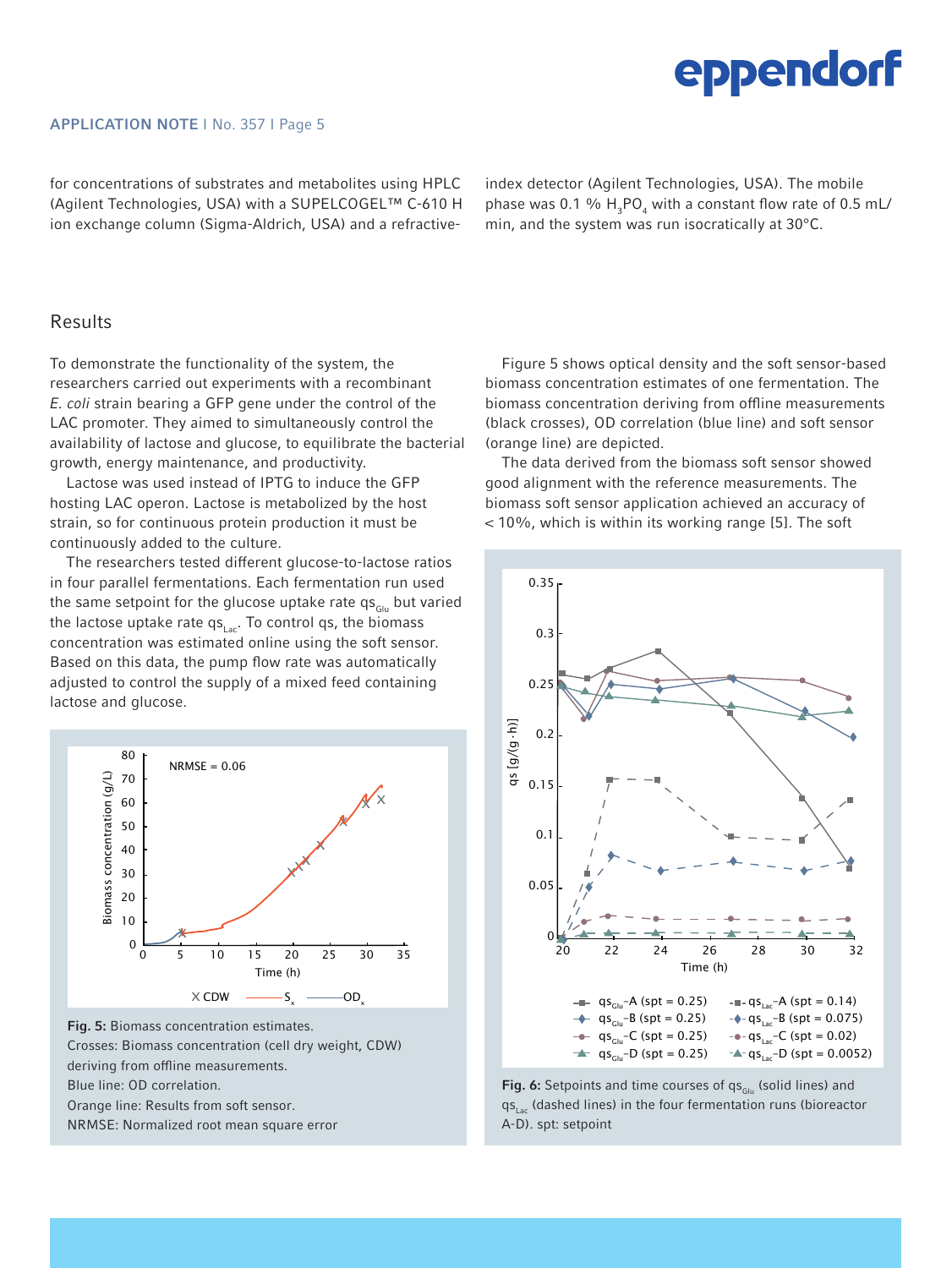#### APPLICATION NOTE I No. 357 I Page 6

sensor overestimated the biomass concentration only at the end of the induction phase, because the uptake capacity of the cells was overstressed and the substrate accumulated. This was more pronounced in experiments with a higher lactose supply.

Figure 6 displays the specific glucose and lactose uptake rates during induction. The setpoint for  $\mathsf{qs}_{\mathsf{Glu}}$  was kept at 0.25 g/(g⋅h) in all experiments, whereas the one for qs<sub>Lac</sub> was varied (0.14/0.75/0.02/0.0052 g/(g∙h)).

The setpoints were reached. Only at the highest  $qs<sub>Lac</sub>$ was the uptake capacity of the cells overstressed, causing accumulation of the substrate. Evaluation of the uptake dynamics showed that high  $qs<sub>lat</sub>$  impeded the glucose uptake. Therefore, the  $qs_{Glu}$  of Reactor A (grey line) dropped significantly. The glucose-to-lactose ratio affected product formation and product quality. The induction could be controlled by continuous lactose addition, and product quality and productivity were improved compared to induction with a one shot IPTG addition. The latter led to higher inclusion body (inactive product) formation, making the cheaper, non-toxic lactose a reasonable alternative to IPTG.

### Conclusion

The researchers implemented a relatively simple and straightforward method for biomass estimation in a smallscale parallel bioreactor system. The soft sensor works for strictly C-source-limited fed-batch and continuous cultures. The researchers used it to simultaneously control the uptake rates of a substrate and an inducer. The results obtained are fully scalable and applicable in industry without the need for expensive additional measuring equipment. Besides manual offline sampling and sample volume reduction, the described fermentations could run fully automatically.

In bioprocess development, the control of biomass-specific

substrate uptake rates is a valuable tool to determine the optimal supply of nutrients and/or inducers.

The Eppendorf bioprocess control software DASware control 5 (former version DASGIP control 4.5) offers the interface for the integration of soft sensors. The soft sensor algorithm and process control strategies are developed by the end-user.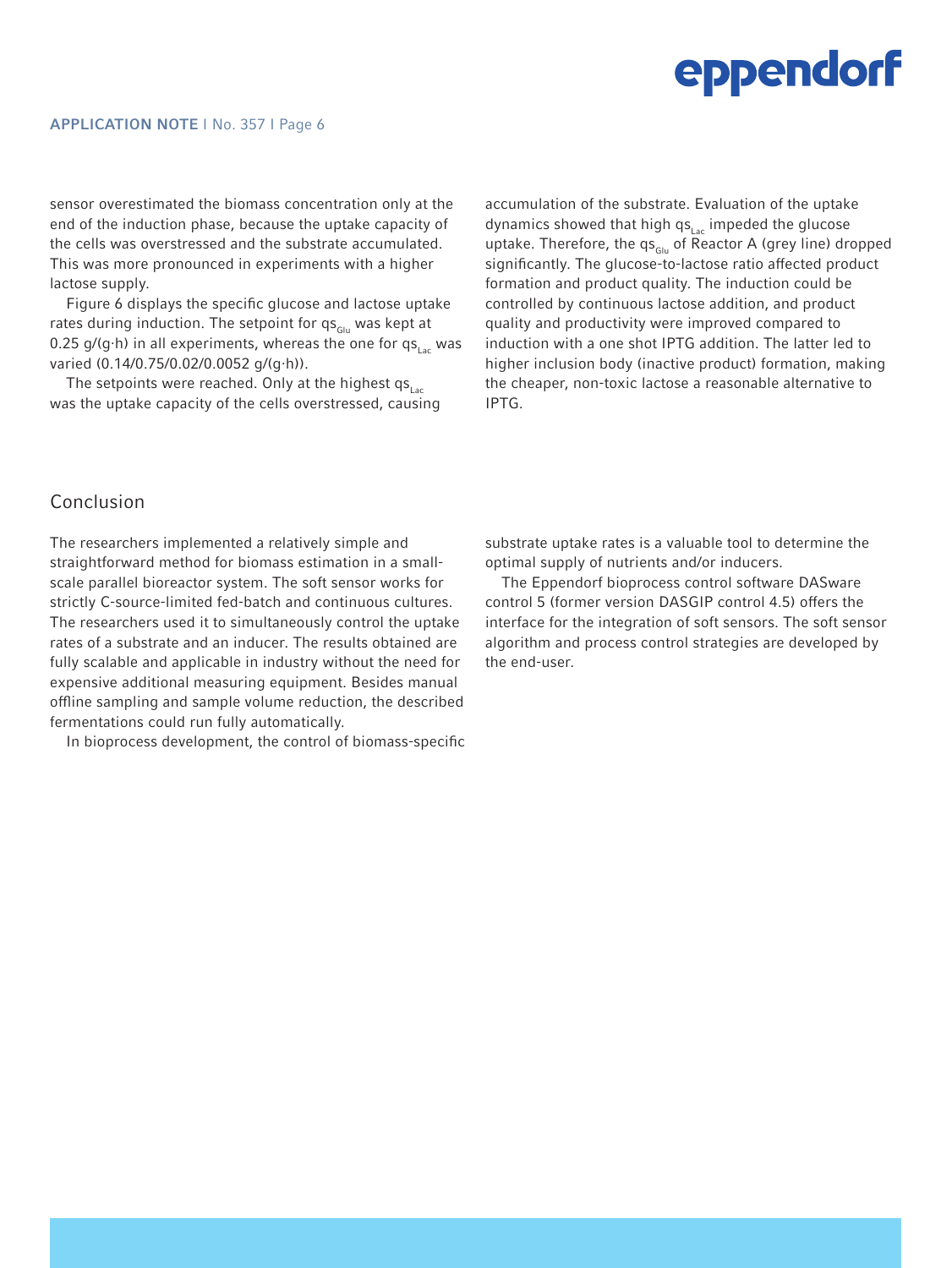### **Literature**

- [1] Cruz, A. J. G., Silva, A. S., Araujo, M. L. G. C., Giordano, R. C., and Hokka, C. O. (1999). Modelling and optimization of the cephalosporin C production bioprocess in a fed-batch bioreactor with invert sugar as substrate. *Chemical Engineering Science*, 54(15–16), 3137–3142.
- [2] Jenzsch, M., Simutis, R., and Luebbert, A. (2005). Generic model control of the specific growth rate in recombinant *Escherichia coli* cultivations. *Journal of Biotechnology*, 122, 483–493.
- [3] Sanden, A. M., Prytz, I., Tubulekas, I., Forberg, C., Le, H., Hektor, A., Neubauer, P., Pragai, Z., Harwood, C., Ward, A., Picon, A., Teixeira de Mattos, J., Postma, P., Farewell, A., Nyström, T., Reeh, S., Pedersen, S., Larsson, G. (2003). Limiting factors in *Escherichia coli* fed-batch production of recombinant proteins. *Biotechnol Bioeng*, 81(2), 158–66.
- [4] Reichelt, W. N., Thurrold, P., Brillmann, M., Kager, J., Fricke, J., and Herwig, C. (2016). Generic biomass estimation methods targeting physiologic process control in induced bacterial cultures. *Engineering in Life Sciences*, 16(8), 720-730.
- [5] Luttmann R., Bracewell D. G., Cornelissen G., Gernaey K. V., Glassey J., Hass V. C, Kaiser C., Preusse C., Striedner G., and Mandenius C. F. (2012). Soft sensors in bioprocessing: A status report and recommendations. *Biotech J.*, 7, 1040– 1048.
- [6] Jobé, A. M., Herwig, C., Surzyn, M., Walker, B., Marison, I., and von Stockar, U. (2003). Generally applicable fed-batch culture concept based on the detection of metabolic state by on-line balancing. *Biotechnology and Bioengineering*, 82(6), 627–639.
- [7] Wechselberger, P., Sagmeister, P., and Herwig, C. (2013). Real-time estimation of biomass and specific growth rate in physiologically variable recombinant fed-batch processes. *Bioprocess Biosyst Eng*, 36(9), 1205–18.
- [8] Steinwandter, V., Zahel, T., Sagmeister, P., and Herwig, C. (2016). Propagation of measurement accuracy to biomass softsensor estimation and control quality. *Analytical and Bioanalytical Chemistry*, 409(3), 693-706.